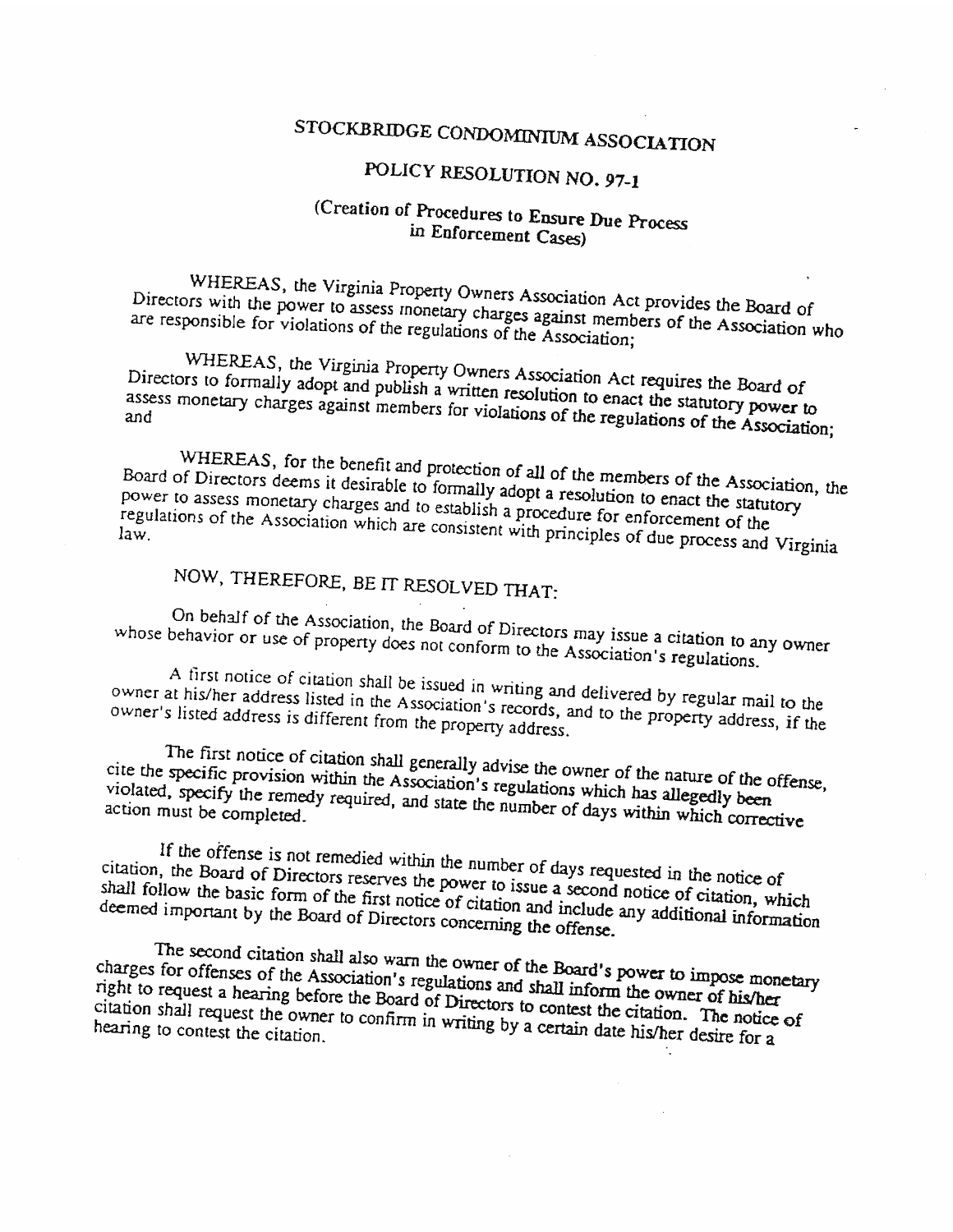The second notice of citation shall be delivered by hand or mailed by registered or<br>certified mail, return receipt requested, to the owner at his/her address listed in the<br>Association's records, and to the property address The second notice of citation shall be delivered by hand or mailed by registered or<br>I mail, return receipt requested, to the owner at higher additional Association's records, and to the property address, if the owner's listed address is different<br>from the property address. Notification will be deemed affective is. from the property address. Notification will be deemed effective if any owner fails or refuses<br>to sign for any registered or certified mailing from the Association. to sign for any registered or certified mailing from the Association.

of citation, and the owner has not requested a hearing in writing by or before the hearing<br>confirmation date, the owner shall be deemed to have united it. If the offense is not remedied within the number of days requested in the second notice<br>on, and the owner has not requested a hearing in unitial bases. confirmation date, the owner shall be deemed to have waived the right to a hearing and the<br>Board of Directors shall have the power to impose monetary change. The pearing and the Board of Directors shall have the power to impose monetary charges. The Board of Directors<br>shall not be required to conduct a hearing unless the owner formally access the Directors shall not be required to conduct a hearing unless the owner formally requests a hearing in writing by or before the deadline set forth in the second notice of citation. certured mail, return receipt requested, to the owner at his/her adress listed in the secociation's records, and to the property address. Notification will be deemed effective if any owner fails or refuses from the propert

Board of Directors shall set the time, When a hearing is requested by the owner in writing by or before the deadline, the date and place of the hearing at its discretion.

by hand or mailed by registered or certified mail, Written notice of the time, date and place of the hearing shall be delivered to the owner<br>of or mailed by registered or certified mail, return receipt requested, to the owner least fifteen (15) days in advance of the hearing date. At the hearing, the Board of Directors be of the hearing date. At the hearing, the Board of Directors<br>reasonable amount of time to present any and all defenses to the<br>counsel present at the hearing. citation. The owner may have counsel Written notice of the time, date and place of the hearing shall be delivered to the owner<br>by hand or mailed by registered or certified mail, return receipt requested, to the owner at<br>least fifteen (15) days in advance of t

determine whether satisfactory proof of the alleged violation was presented, and if so, whether<br>monetary charges should be imposed. Following the hearing, the Board of Directors shall meet in executive session to<br>ne whether satisfactory proof of the alleged violation monetary charges should be imposed.

When the Board's judgement is unfavorable administrative actions required to effect the monetary administrative actions required to effect the monetary charges as an assessment against the<br>owner's lot. Monetary charges may not exceed \$50.00 for a single offense as \$10.00 for for any offenses of a continuing nature. owner's lot. Monetary charges may not exceed \$50.00 for a single offense or \$10.00 per day

ensuring that their tenants, guests The Board of Directors reserves the power to hold owners legally responsible for<br>sts or invitees comply with the Association's Regulations.

Association's Regulations, but The procedures outlined in this Resolution may be applied to all violations of the tion's Regulations, but do not preclude the Association f enforcement procedures and Association s Regulations, but do not preclude the Association from exercising other enforcement procedures and remedies authorized by the Association's legal documents, including, but not limited to, the initiation of sui Directors reserves the power to assign all of its powers and responsibilities herein to a standing<br>Or special committee of its choice. limited to, the initiation of suit or self-help remedies. The Board of the power to assign all of its powers and near it. The Board of or special committee of its choice. First une bound is juggement is unfavorable to the owner, the Board shall undertake the<br>administrative actions required to effect the monetary charges as an assessment against the<br>owner's lot. Monetary charges may not exce

The effective date of this Resolution shall be April 30, 1997.

STOCKBRIDGE CONDOMINIUM ASSOCIATION

By:

Board of Directors